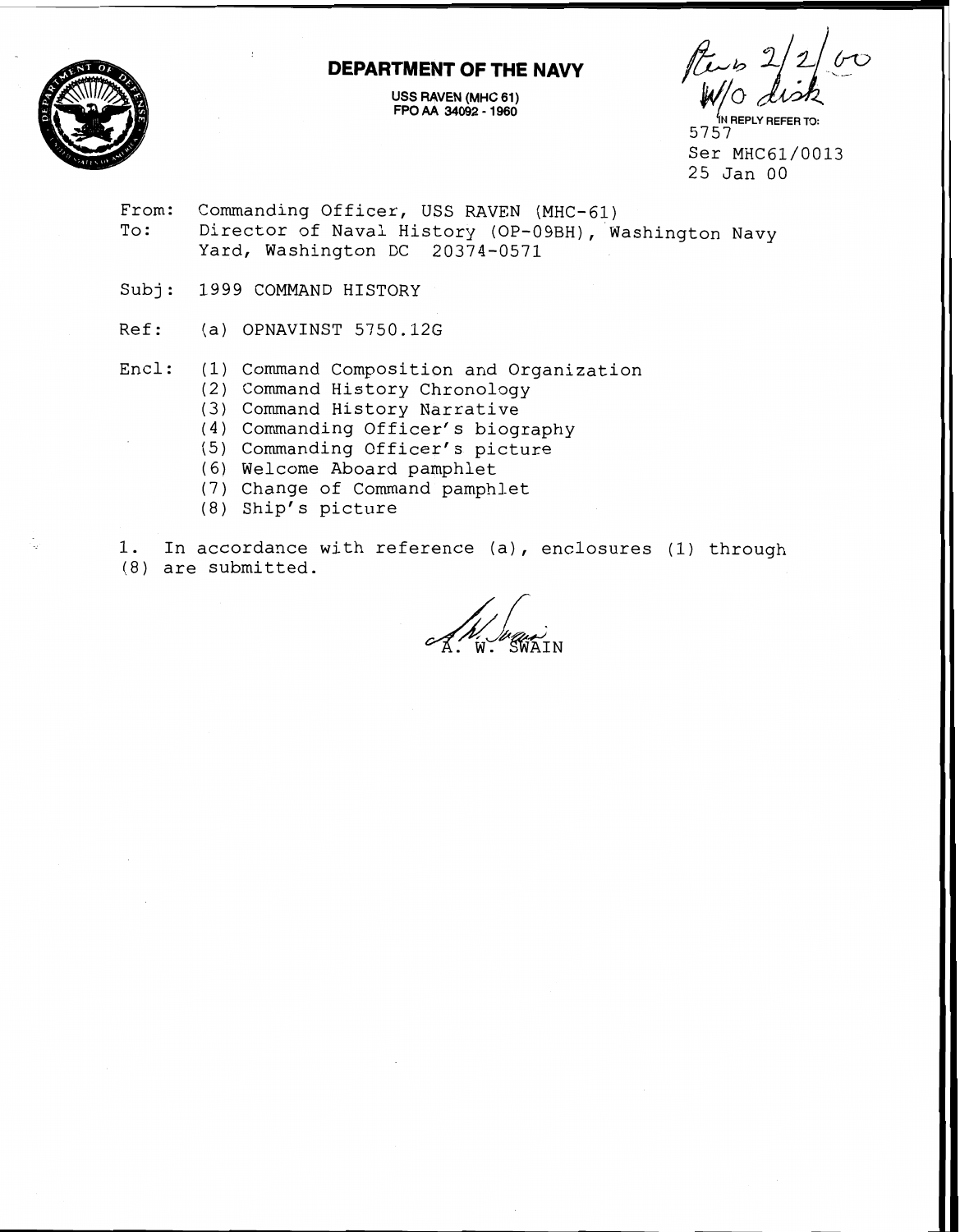## **COMMAND COMPOSITION AND ORGANIZATION**

## **RAVEN'S MISSION:**

To clear harbor, coastal, and ocean waters of all types of mines using reconnaissance, classification, and neutralization tactics.

## **ISIC:**

COMCMRON THREE

# **COMMANDING OFFICER:**

Lieutenant Commander Anthony W. Swain, United States Navy

## **PERMANENT DUTY STATION:**

NAVSTA Ingleside, TX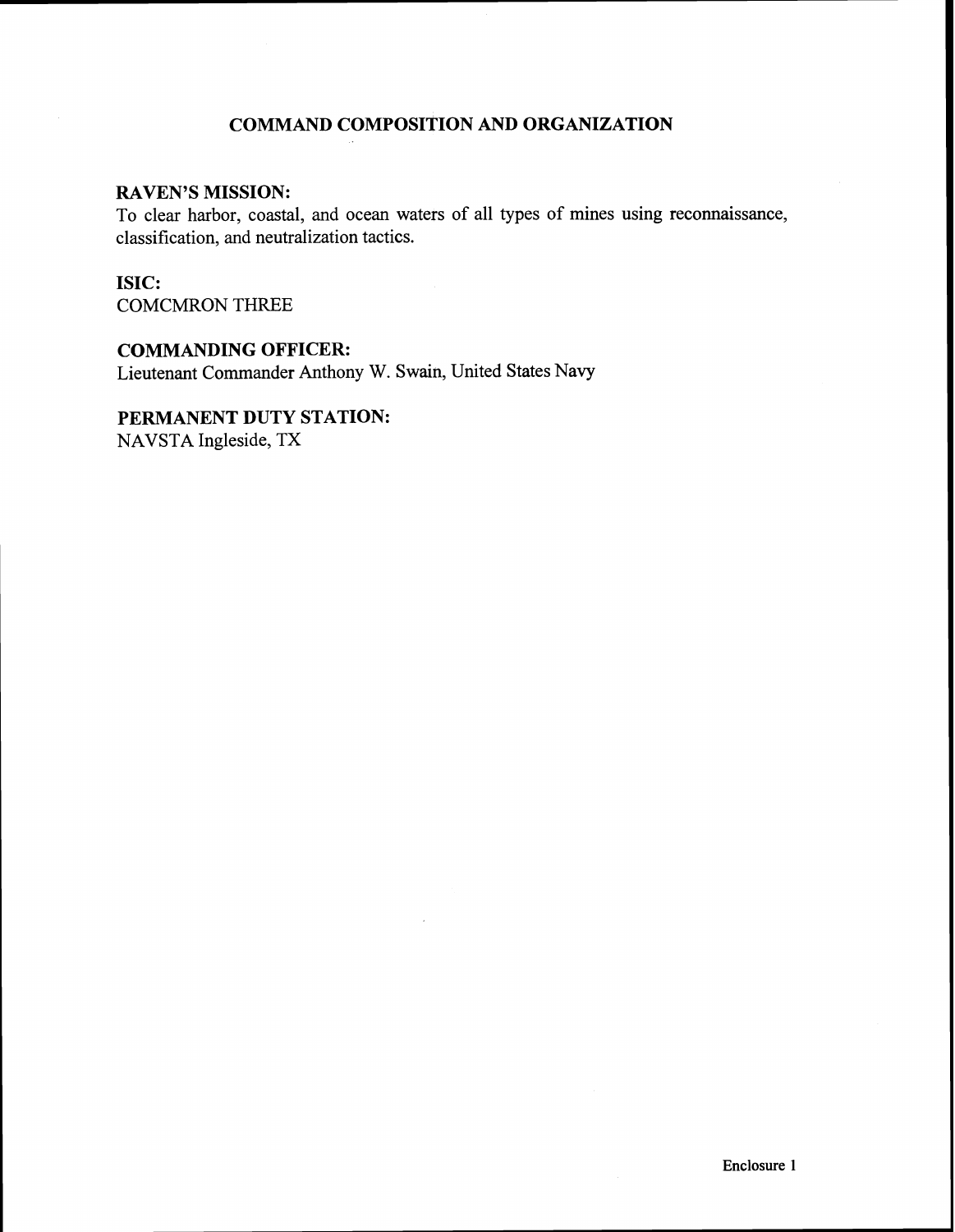# **USS RAVEN (MHC-61) COMMAND HISTORY KEY**

 $\frac{1}{2}$ 

# **CHRONOLOGICAL EVENTS FOR 1999**

| $01 - 05$ Jan  | Holiday Leave and Upkeep Period                                                     |
|----------------|-------------------------------------------------------------------------------------|
| 11 Jan         | Depart, Ingleside, TX enroute to Panama City, FL.                                   |
| $15$ Jan       | Arrive, Panama City, FL.                                                            |
| 15 Mar         | Underway, Gulf of Mexico OPAREA for Crew training.                                  |
| 19 Mar         | Arrive, Ingleside, TX.                                                              |
| $05 - 09$ Apr  | Final Contract Trials: Inport Ingleside, TX.                                        |
| $26$ Apr       | Depart Ingleside, TX enroute to Key West, FL.                                       |
| $26 - 30$ Apr  | Tailored Ship Training Availability (Phase III)                                     |
| $30$ Apr       | Arrive, Key West, FL.                                                               |
| 10 May         | Depart Key West, FL, enroute to Ft. Lauderdale, FL.<br>Arrive, Ft. Lauderdale, FL.  |
| 11 - 19 May    | Acoustic Trials: Underway, Southern Florida OPAREA.                                 |
| 19 May         | Depart Ft. Lauderdale, FL, enroute to Key West, FL.                                 |
| 20 May         | Arrive, Key West, FL.                                                               |
| $23$ May       | Depart Key West, FL, enroute Cozumel, MX.                                           |
| 25 May         | Arrive, Cozumel, MX.                                                                |
| 29 May         | Depart Cozumel, MX, enroute to Ingleside, TX.                                       |
| 01 June        | Arrive, Ingleside, TX.                                                              |
| $07 - 11$ June | Diesel Inspection: Inport Ingleside, TX.                                            |
| 29 June        | Afloat Training Group, Final Evaluation Period: Underway, Gulf of<br>Mexico OPAREA. |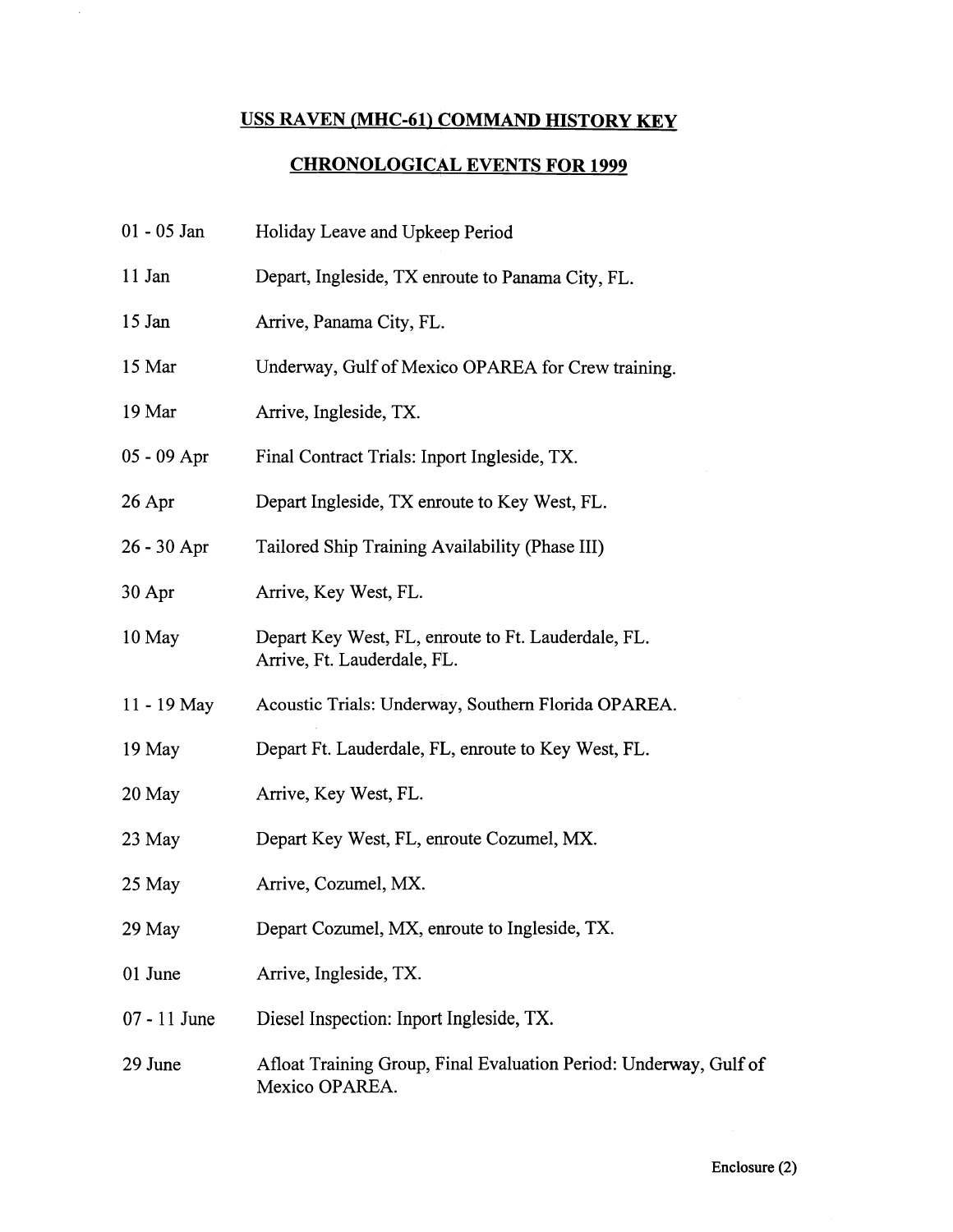| 30 June          | Afloat Training Group, Final Evaluation Period: Underway, Gulf of<br>Mexico OPAREA.                                                  |
|------------------|--------------------------------------------------------------------------------------------------------------------------------------|
| 07 July          | Depart Ingleside, TX, enroute to South Texas Ship Repair, Aransas<br>Pass, TX.<br>Arrive, South Texas Ship Repair, Aransas Pass, TX. |
|                  | 07 July - 22 Oct Post Shakedown Availability, South Texas Ship Repair,<br>Aransas Pass, TX.                                          |
| $13 \text{ Aug}$ | Change of Command, USS RAVEN. LCDR Anthony W. Swain, USN,<br>relieves LCDR Samuel C. Howard, USN.                                    |
|                  | 28 Sep - 01 Oct Pre-Light Off Training (Phase II and III): Inport, South Texas Ship<br>Repair, Aransas Pass, TX.                     |
| 05 Oct           | Mine Neutralization Vehicle Onload: Inport, South Texas Ship Repair,<br>Aransas Pass, TX.                                            |
| 14 Oct           | Depart South Texas Ship Repair, Aransas Pass, TX, enroute to<br>Ingleside, TX.<br>Arrive, Ingleside, TX.<br>Docktrials               |
| 19 Oct           | ISIC Light-Off Assessment: Inport, Ingleside, TX.                                                                                    |
| 20 - 29 Oct      | Systems Calibration (SISCAL): Inport, Ingleside, TX.                                                                                 |
| 21 Oct           | Underway Gulf of Mexico OPAREA, Sea Trials                                                                                           |
| 30 Oct           | Underway Gulf of Mexico OPAREA, Family Day Cruise.                                                                                   |
| $02$ Nov         | Ammo Onload: Inport, Ingleside, TX.                                                                                                  |
| 08 Nov           | Depart Ingleside, TX, enroute to New Orleans, LA.                                                                                    |
| 10 Nov           | Arrive, New Orleans, LA.                                                                                                             |
| 13 Nov           | Depart New Orleans, LA, enroute to Ingleside, TX.                                                                                    |
| <b>16 Nov</b>    | Arrive Ingleside, TX.                                                                                                                |
|                  | 17 Nov – 03 Dec Restricted Availability, Gulf Copper, Aransas Pass, TX.                                                              |
| 17 Nov           | Depart Ingleside, TX, enroute to Gulf Copper Dry Dock,                                                                               |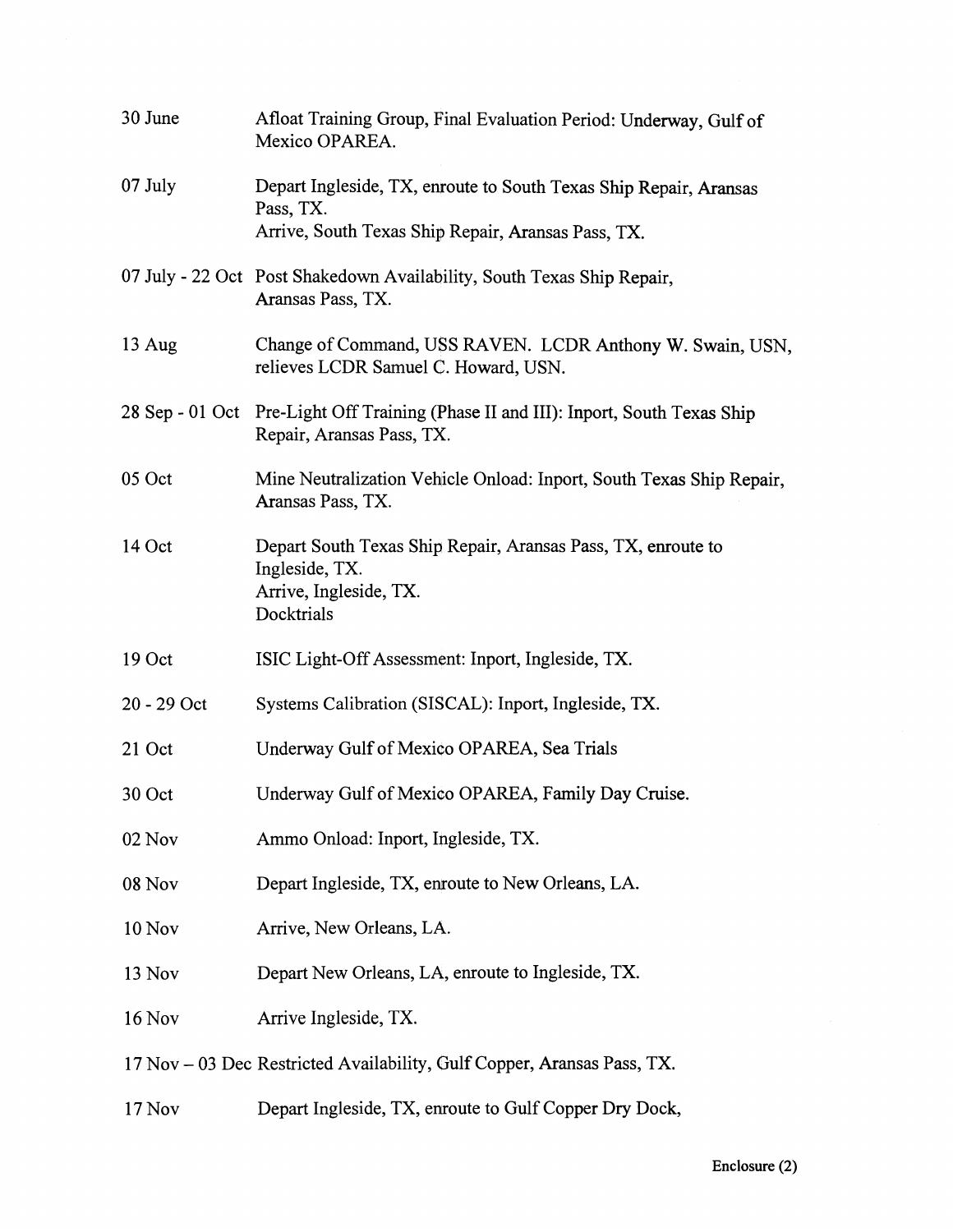| Aransas Pass, TX.                               |  |
|-------------------------------------------------|--|
| Arrive, Gulf Copper Dry Dock, Aransas Pass, TX. |  |

| $24 - 29$ Nov | Thanksgiving Leave and Upkeep Period.                                                                 |
|---------------|-------------------------------------------------------------------------------------------------------|
| 03 Dec        | Depart Gulf Copper Dry Dock, Aransas Pass, TX, enroute to<br>Ingleside, TX.<br>Arrive, Ingleside, TX. |
| $10$ Dec      | Sea Trials                                                                                            |
| $17 - 31$ Dec | Holiday Leave and Upkeep Period.                                                                      |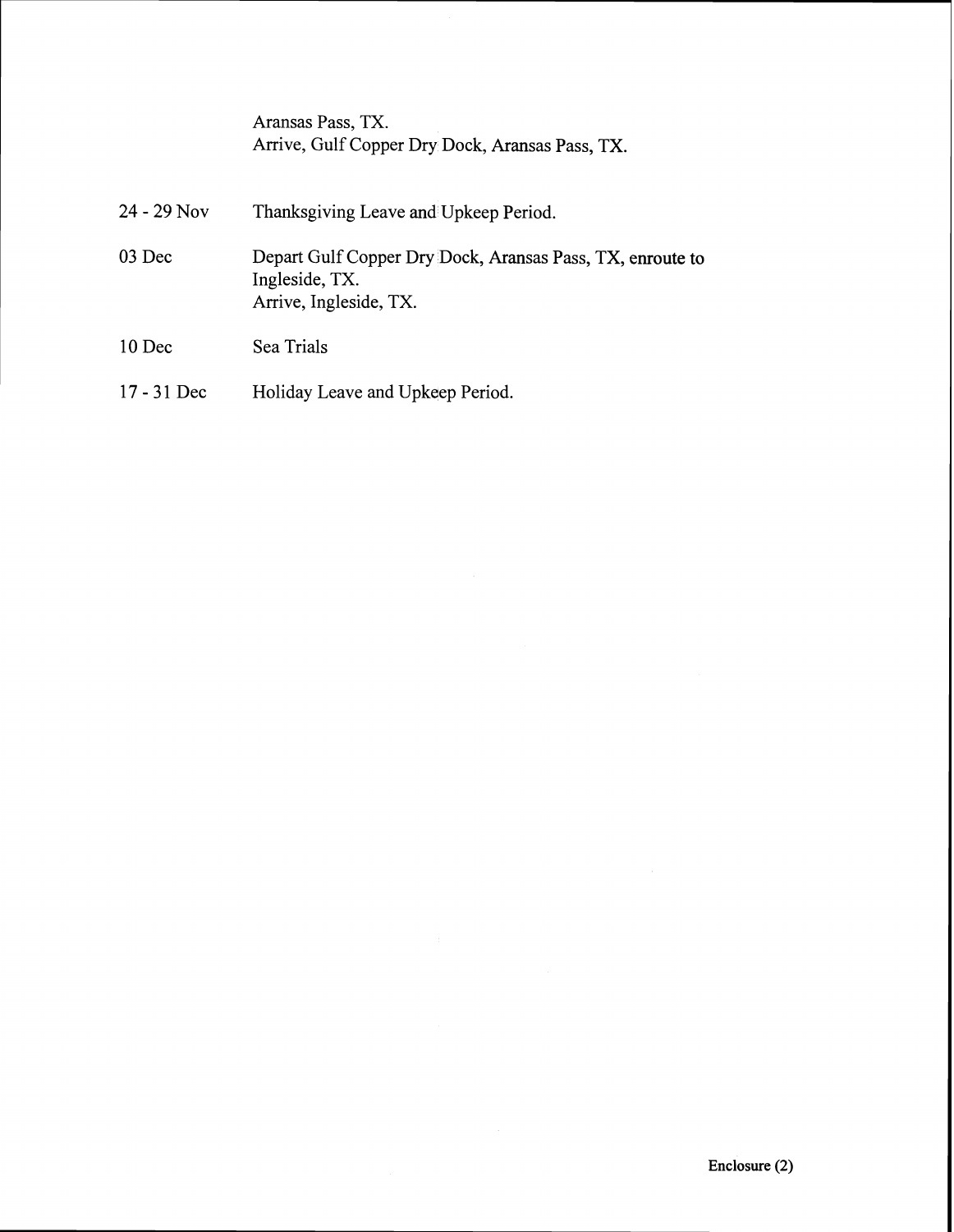## **USS RAVEN (MHC-61) COMMAND HISTORY**

For USS RAVEN, the New Year began with a leave and upkeep period in Ingleside, TX, that ended on 05 Jan. Upon returning from leave, RAVEN left for Panama City, FL for CSSQT. From

From 05 - 09 April Raven conducted Final Contract Trials, inport Ingleside, TX, and successfully completed it, becoming the first Mine Hunter to do so. After a twoweek upkeep period, RAVEN got underway for Key West, FL. While transiting, RAVEN went through Tailored Ship Training Availability (TSTA) Phase III, conducted by the Afloat Training Group, and the shpi passed it without trouble.

RAVEN pulled into Key West, FI, on 30 April, and departed on 10 May for Ft. Lauderdale, FL. From  $11 - 19$  May, RAVEN went through Acoustic Trials in the Southern Florida Operational Area (OPAREA), passing with excellent remarks. On 19 May RAVEN returned to Key West, FL to refuel. On 23 May RAVEN departed Key West, FL for a port visit to Cozumel, Mexico. After enjoying the port visit, RAVEN left Cozumel to return to Ingleside, TX, and arrived on 01 June.

After a week of preparations, the Engineering Department had a successful Diesel Inspection from  $07 - 11$  June, inport Ingleside, TX. Following a two-week upkeep period, the Afloat Training Group came anboard for the Final Evaluation Period (FEP). On 29 June the ship got underway in the Gulf of Mexico OPAREA RAVEN did not finish the FEP, opting instead to use the underway time for training. The crew prepared for a Post Shakedown Availability (PSA) for one week, then left Ingleside, TX on 07 July and arrived the same day at South Texas Ship Repair, Aransas Pass, TX.

On 13 August, LCDR Anthony W. Swain, USN, relieved LCDR Samuel C. Howard, USN as Commanding Officer of USS RAVEN. The Availability went very well, with most of the jobs focusing on RAVEN's homeport shift to Bahrain in September 2000. From 28 September to 01 October, Ingleside Afloat Training Group conducted Pre-Light Off Training (Phase II and III) for the crew. RAVEN departed South Texas Ship Repair on 14 October, and conducted Dock Trials inport Ingleside, TX.

Commander, Mine Counter Measures Squadron Three, conducted Light Off Assessment for RAVEN on 19 October, and RAVEN passed with high remarks. SIMA Ingleside held SISCAL for nine days starting on 20 October, meticulously going through the ship's gages and calibration program. On 21 October RAVEN got underway in the Gulf of Mexico for Sea Trials, and returned the same day with all systems working well after the Availability. The PSA concluded on 22 October.

The RAVEN crew welcomed aboard about 50 guests and family members for a very enjoyable Family Day Cruise out in the Gulf of Mexico. On 08 November, the ship